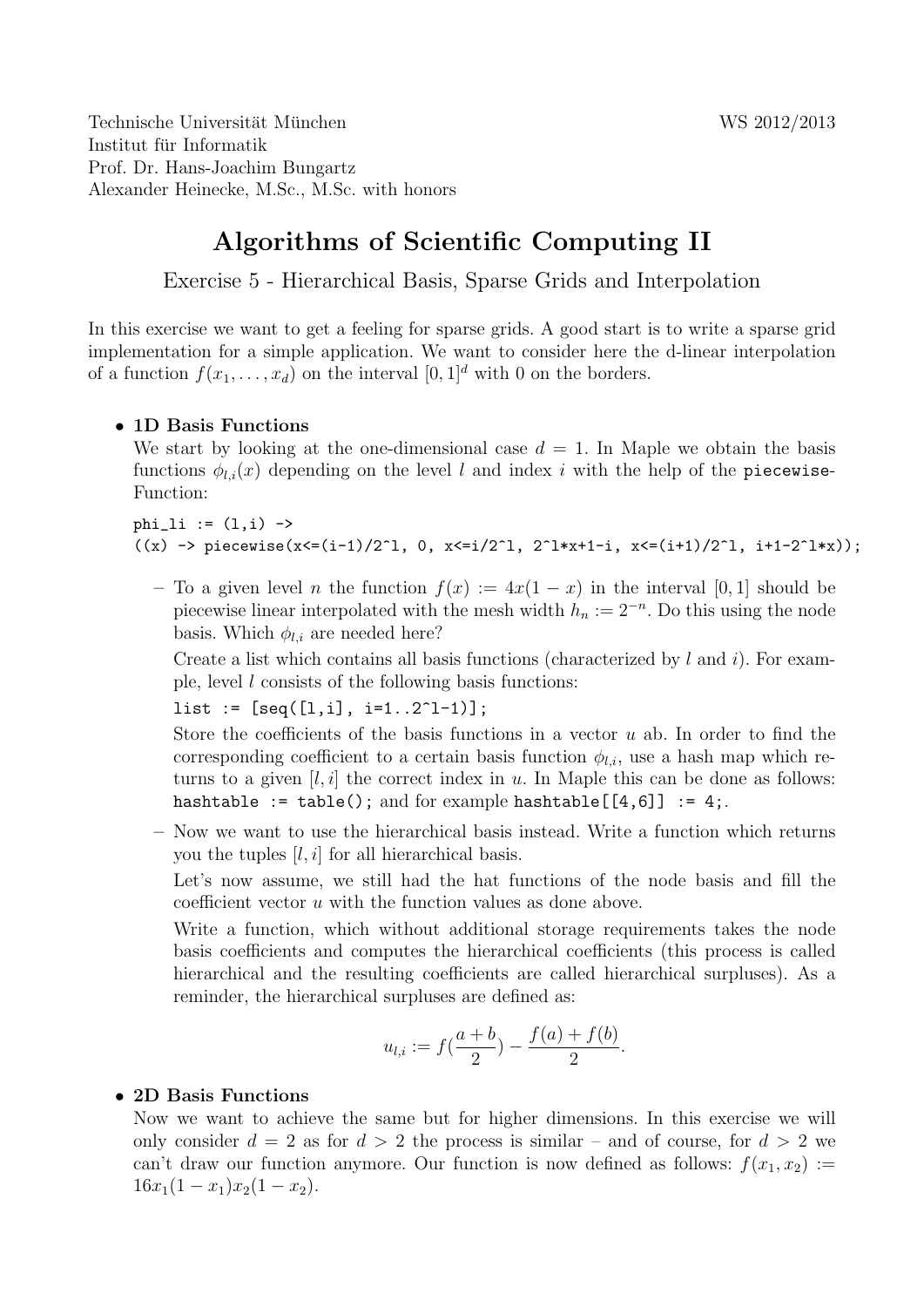The basis functions are now

$$
\phi_{l_1,i_1,l_2,i_2}(x_1,x_2) := \phi_{l_1,i_1}(x_1)\phi_{l_2,i_2}(x_2).
$$

- Grid Generation. Write a function which returns (for the sparse grid corresponding to the sparse function space  $V_n^{(1)}$ ) a list with entries  $[l_1, i_1, l_2, i_2]$  (grid point) for each basis function. Two possible implementations:
	- i) Start by identifying which subspaces  $W_{(l_1,l_2)}$  are needed for the sparse grid and create the corresponding grid points.
	- ii) The sparse grid in d dimensions and level n can be seen as consisting of a  $d-1$ dimensional sparse grid of level  $n$  and two  $d$ -dimensional sparse grids of level  $n - 1$ :



 $-$  Hierarchization Here again the vector u has to be created to hold the hierarchical coefficients and also a hash map, which returns the correct index to a given basis function, for example:

hashtable $[[1,1,1,1]] \rightarrow 1$ .

Fill u with function values of  $f$  at the corresponding grid points.

Write now a function which performs a 2-dimensional hierarchization. After the function is applied on u, each entry will contain the hierarchical coefficient of the corresponding hierarchical basis function. To perform a correct hierarchization, the 1-dimensional hierarchization has to be applied successively in all dimensions:



Which are the surpluses for  $n = 3$ ? Draw the resulting function.

### • Evaluating the Interpolant

Lastly, we want to see how can we evaluate the obtained interpolant  $f_N(x_1, x_2)$ . In Maple